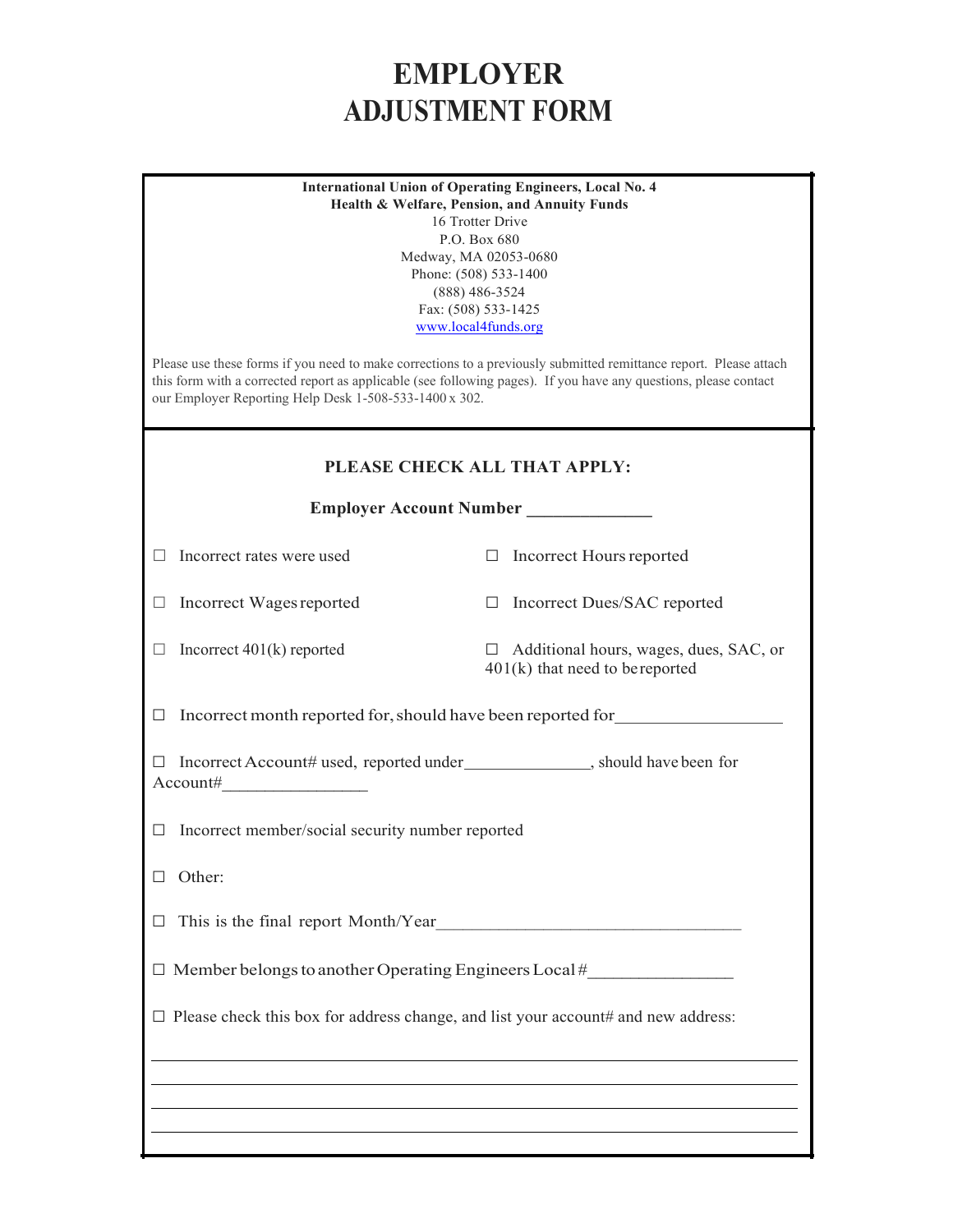**International Union Operating Engineers,Local No.4 Health, Welfare, Pension and Annuity Funds 16 Trotter Drive, P. 0. Box 680 Medway, MA 02053-0680 Phone: (508) 533-1400 FAX: (508) 533-1425 www.local4funds.org** 

| <b>Employer:</b><br>$\sim$ 00 | <b>Report Month/Year</b>                                           |
|-------------------------------|--------------------------------------------------------------------|
| <b>Account:</b>               |                                                                    |
| Address:                      | <b>Total Hours:</b><br>OT Hours:<br>and the company of the company |
|                               | <b>Gross Wages:</b><br># Employees                                 |
|                               | <b>Job Name:</b>                                                   |

| <b>FUND</b>                | <b>RATE</b> | <b>AMOUNT DUE</b> |
|----------------------------|-------------|-------------------|
| 1. H&W                     |             |                   |
| 2. Pension                 |             |                   |
| 3. Apprent/Trn             |             |                   |
| 4. Annuity Tot.            |             |                   |
| 5. Annuity OT              |             |                   |
| 6. Coop Trust              |             |                   |
| 7. NTF                     |             |                   |
| 8. Subtotal (#1 - #7)      |             |                   |
| 9. Interest Due            |             |                   |
| 10. Subtotal #8 + #9       |             |                   |
| --- Employee Deductions--- |             |                   |
| 11. Dues                   |             |                   |
| 12. S.A.C                  |             |                   |
| 13.401K Plan               |             |                   |
| 14. Total Adjustments      |             |                   |
| Total due #10 - #14        |             |                   |
|                            |             |                   |

| <b>Total Due:</b>                           |
|---------------------------------------------|
| <b>Your Check Amount:</b>                   |
| <b>Check Number:</b><br><b>Prepared By:</b> |

Reports and payment are due by the 19th of each month, covering payroll periods ending in the previous month. Contributions are required for all employees performing work of a nature covered by the Agreement, for all members of Local 4, including owner operators. Further, contributions are due for total payroll hours, including overtime and paid holidays. Payments not received at the Fund Office by the 19th of the month will be assessed interest at the rate of 1% of the total amount due for each month the payment is delinquent.